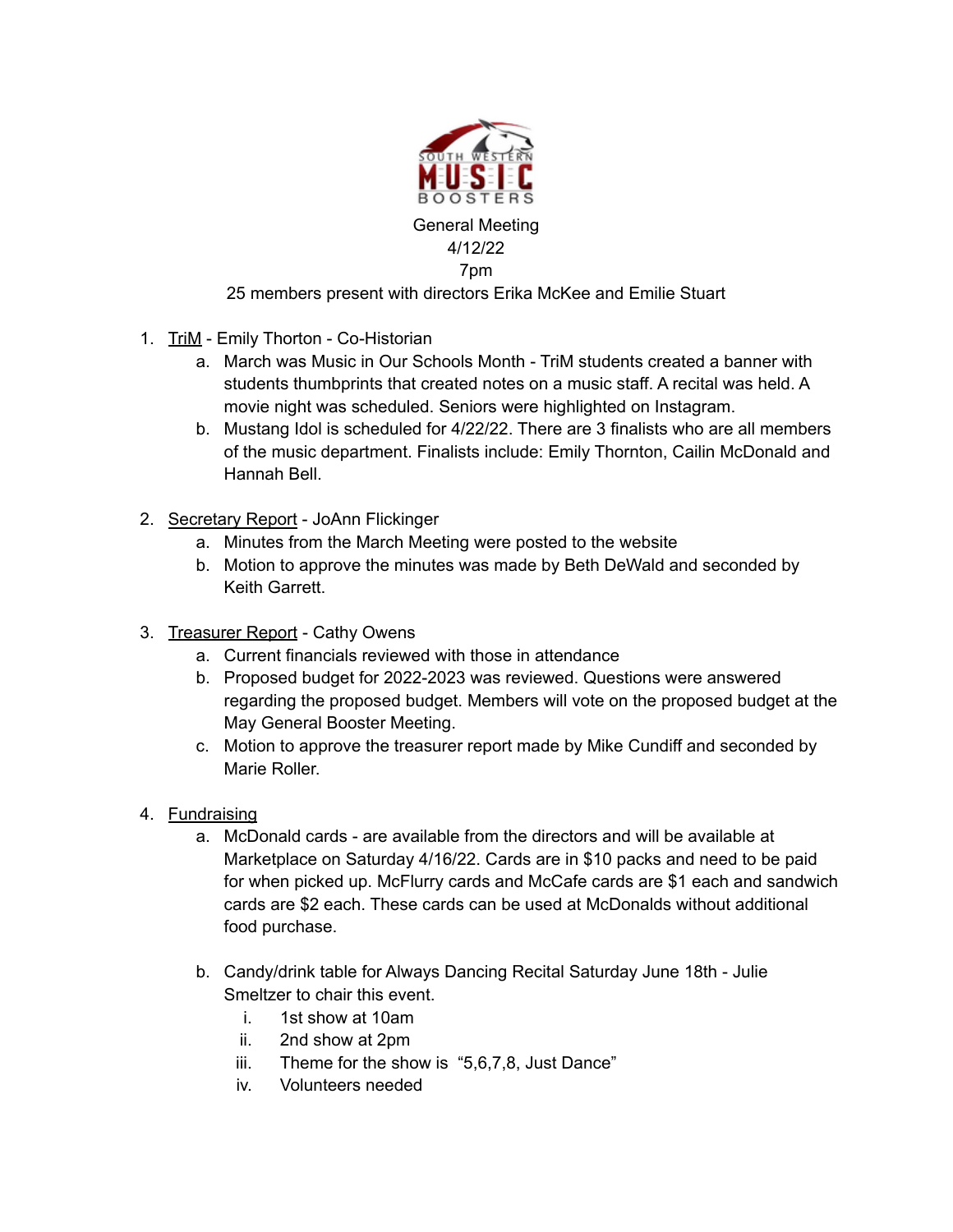- c. Chicken BBQ Beth Leckrone Chair
	- i. Beth and JoAnn will set up around 7 am on Saturday
	- ii. Help is needed throughout the day.
	- iii. BBQ pickup is from 11am-2pm
	- iv. Dinner includes ½ BBQ chicken, baked potato, applesauce and roll
	- v. 290 meals have been ordered. We have approximately 40 unsold dinners available. These will be sold on a 1st come 1st served basis as \$10 each.
- d. Market Place Vendor/yard sale
	- i. Event is Saturday 4/16/22 from 9am 2pm
	- ii. Pit Dads will arrive around 6 am
	- iii. Vendors need to arrive by 8 am
	- iv. Students helpers are needed starting at 7am
	- v. There will be 3 food trucks in place of our traditional concession stand. The boosters will receive 20% of the profits from the food sales.
	- vi. The boosters will have a bake sale table. SWHS Key club members have signed up to bring in the baked goods. Student volunteers will man this stand.
	- vii. We are also accepting donations of items to sell at our yard sale table.
	- viii. Items can be dropped off now or Saturday morning between 7am and 9am. Please make sure items are in fair/good condition. Students will price and sell the items throughout the day.
- 5. New Requests
	- a. Water!! We are once again in need of bottled water for our students during their dress rehearsals and concerts. Water can be brought to the music suite before or after practices/school, or dropped off at the front desk during school hours.
- 6. Board Nominations for 2022 2023 school year All of the candidates listed below have accepted the nominations for the listed office. Voting will take place at the May General Booster Meeting. Write in candidates can also be added at that time.
	- a. President Bobbi Mayer was nominated by Tom Jemison and Beth Lecrone.
	- b. Vice President Marilee Klunk was nominated by Tom Jemison Beth DeWald.
	- c. Treasurer Sean Thornton was nominated by Tom Jemison and Joe Grosskopf
	- d. Secretary Julie Smeltzer was nominated by Tom Jemison and Mike Cundiff
	- e. Public Relations Ben Louey was nominated by Tom Jemison and Mike Cundiff
	- f. Fundraising Chair Beth Leckrone was nominated by Beth DeWald and Tom Jemison.
	- g. Mike Cundiff will serv\e on the board as a Pit Dad representative. This is an appointed post and a non-voting member of the board.